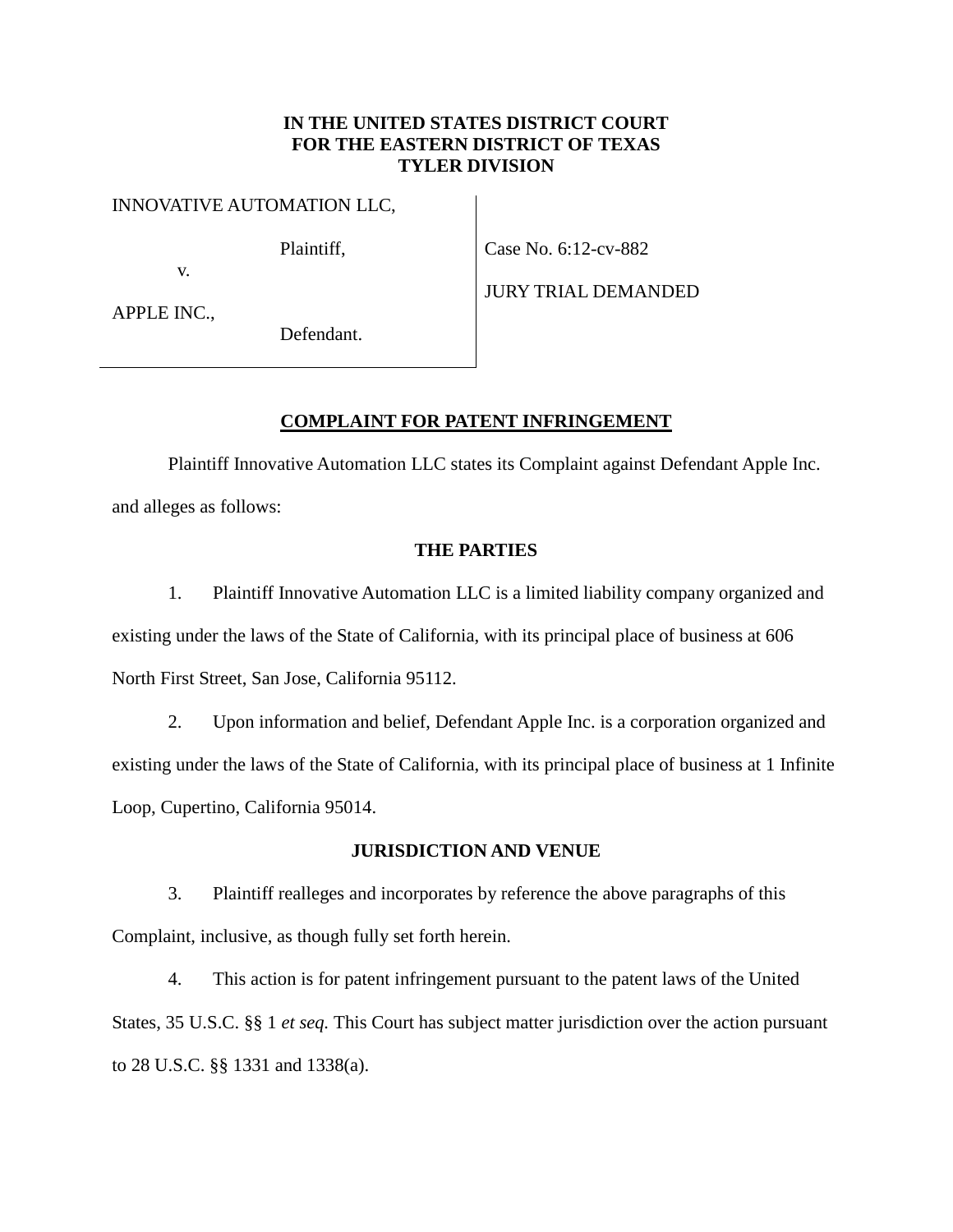5. Personal jurisdiction exists generally over Defendant because Defendant has sufficient minimum contacts with the forum as a result of business conducted within the State of Texas and within the Eastern District of Texas. Personal jurisdiction also exists specifically over Defendant because it, directly or through subsidiaries or intermediaries, makes, uses, offers for sale, sells, imports, advertises, makes available and/or markets one or more products and/or services within the State of Texas, and more particularly, within the Eastern District of Texas, that infringe the patent-in-suit, as described more particularly below.

6. Venue is proper in the Eastern District of Texas pursuant to 28 U.S.C. §§ 1391 and 1400(b), because Defendant has committed acts of infringement in the Eastern District of Texas and has transacted business in the Eastern District of Texas.

### **COUNT ONE INFRINGEMENT OF U.S. PATENT NO. 7,174,362**

7. Plaintiff realleges and incorporates by reference the above paragraphs of this Complaint, inclusive, as though fully set forth herein.

8. Plaintiff is the owner of all right, title, and interest in United States Patent No. 7,174,362, entitled "Method and System for Supplying Products from Pre-Stored Digital Data in Response to Demands Transmitted via Computer Network," duly and legally issued by the United States Patent and Trademark Office on February 6, 2007 (the ""362 patent"). A true and correct copy of the "362 patent is attached hereto as Exhibit A.

9. Defendant has infringed and continues to infringe, literally and/or under the doctrine of equivalents, one or more claims of the "362 patent under 35 U.S.C. § 271 by making, using, offering to sell, selling, and/or importing into the United States the patented invention within the United States. Specifically, Defendant has infringed and continues to infringe the "362

2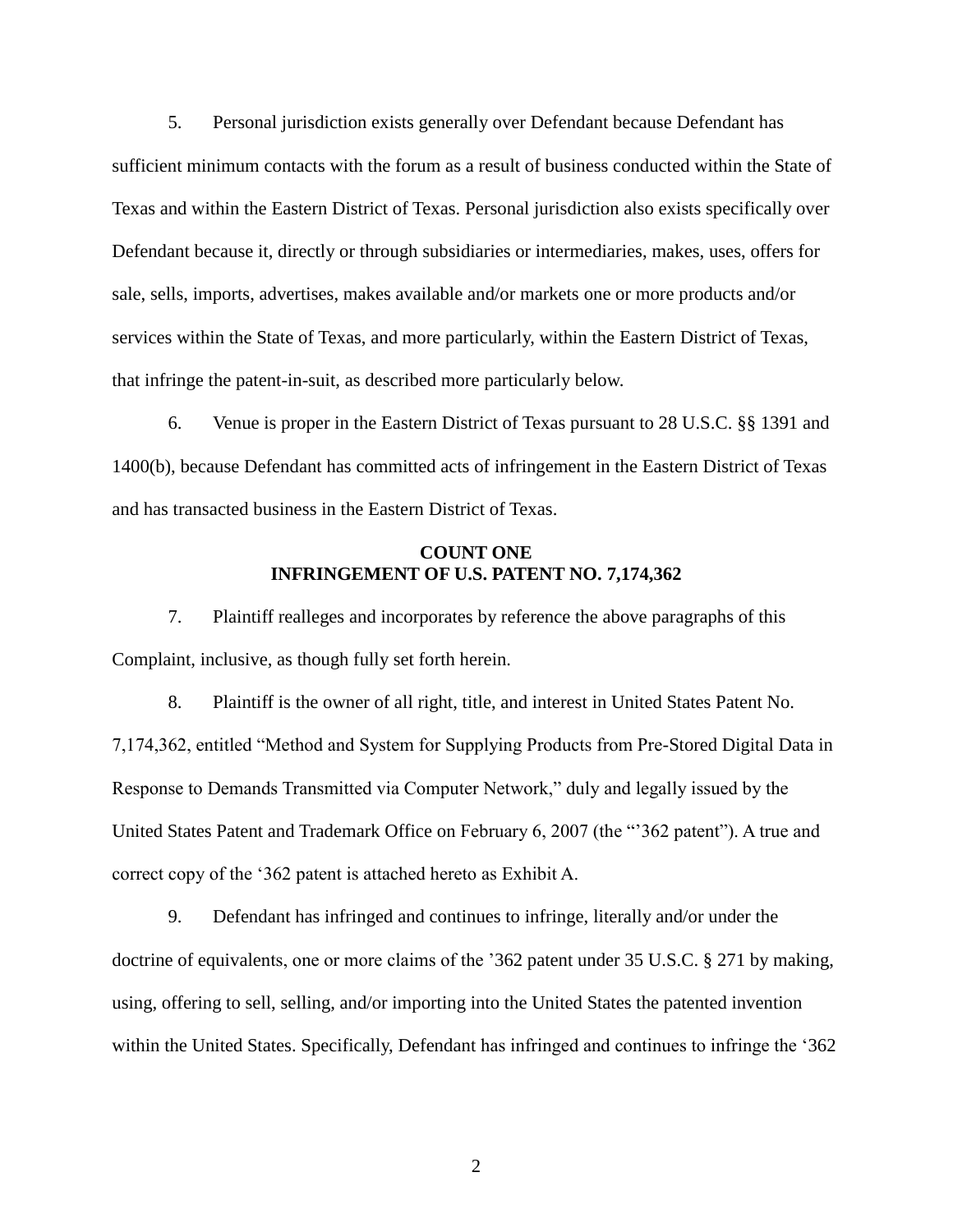patent by making, using, offering to sell, selling, and/or importing into the United States its iCloud product and service, which uses the claimed method of duplicating digital data.

10. As a result of Defendant"s infringing activities with respect to the "362 patent, Plaintiff has suffered damages in an amount not yet ascertained. Plaintiff is entitled to recover damages adequate to compensate it for Defendant"s infringing activities in an amount to be determined at trial, but in no event less than reasonable royalties, together with interest and costs. Defendant's infringement of Plaintiff's exclusive rights under the '362 patent will continue to damage Plaintiff, causing irreparable harm for which there is no adequate remedy at law, unless enjoined by this Court.

11. Plaintiff reserves the right to allege, after discovery, that Defendant"s infringement of the "362 patent is willful and deliberate, entitling Plaintiff to increased damages under 35 U.S.C. § 284, and to attorneys' fees incurred in prosecuting this action under 35 U.S.C. § 285.

# **COUNT TWO INFRINGEMENT OF U.S. PATENT NO. 7,392,283**

12. Plaintiff realleges and incorporates by reference the above paragraphs of this Complaint, inclusive, as though fully set forth herein.

13. Plaintiff is the owner of all right, title, and interest in United States Patent No. 7,392,283, entitled "Method and System for Supplying Products from Pre-Stored Digital Data in Response to Demands Transmitted Via Computer Network," duly and legally issued by the United States Patent and Trademark Office on June 24, 2008 (the ""283 patent"). A true and correct copy of the "283 patent is attached hereto as Exhibit B.

14. Defendant has infringed and continues to infringe, literally and/or under the doctrine of equivalents, one or more claims of the "283 patent under 35 U.S.C. § 271 by making, using, offering to sell, selling, and/or importing into the United States the patented invention

3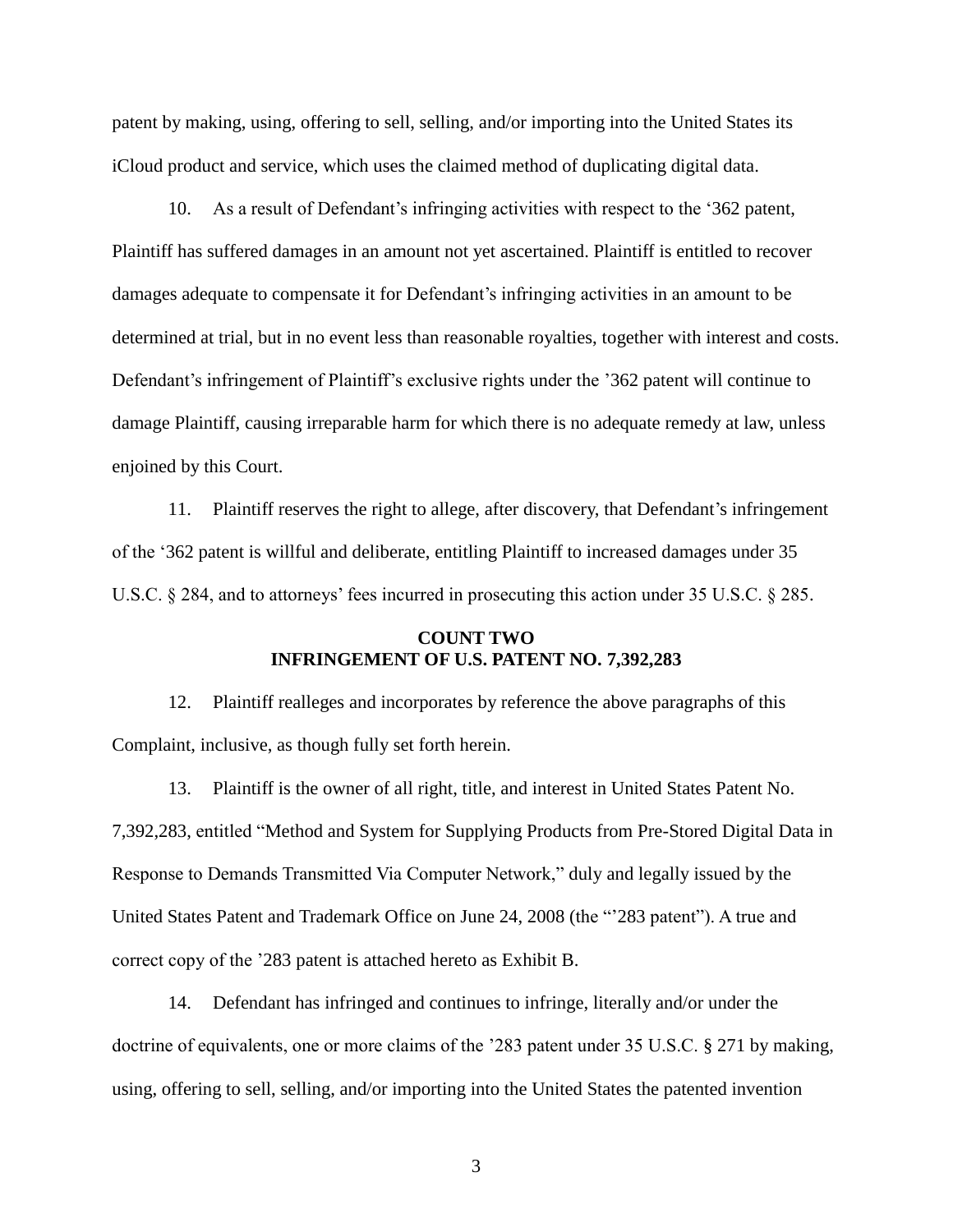within the United States. Specifically, Defendant has infringed and continues to infringe the "283 patent by making, using, offering to sell, selling, and/or importing into the United States its iCloud product and service, which uses the claimed method of duplicating digital data.

15. As a result of Defendant"s infringing activities with respect to the "283 patent, Plaintiff has suffered damages in an amount not yet ascertained. Plaintiff is entitled to recover damages adequate to compensate it for Defendant's infringing activities in an amount to be determined at trial, but in no event less than reasonable royalties, together with interest and costs. Defendant's infringement of Plaintiff's exclusive rights under the '283 patent will continue to damage Plaintiff, causing irreparable harm for which there is no adequate remedy at law, unless enjoined by this Court.

16. Plaintiff reserves the right to allege, after discovery, that Defendant's infringement of the "283 patent is willful and deliberate, entitling Plaintiff to increased damages under 35 U.S.C. § 284, and to attorneys' fees incurred in prosecuting this action under 35 U.S.C. § 285.

#### **PRAYER FOR RELIEF**

Plaintiff requests entry of judgment in its favor against Defendant as follows:

a) For a declaration that Defendant has infringed one or more claims of the "362 patent and '283 patent;

b) For an award of damages adequate to compensate Plaintiff for Defendant"s infringement of the "362 patent and "283 patent, but in no event less than a reasonable royalty, together with prejudgment and post-judgment interest and costs, in an amount according to proof;

c) For an entry of a permanent injunction enjoining Defendant, and its respective officers, agents, employees, and those acting in privity with them, from further infringement of

4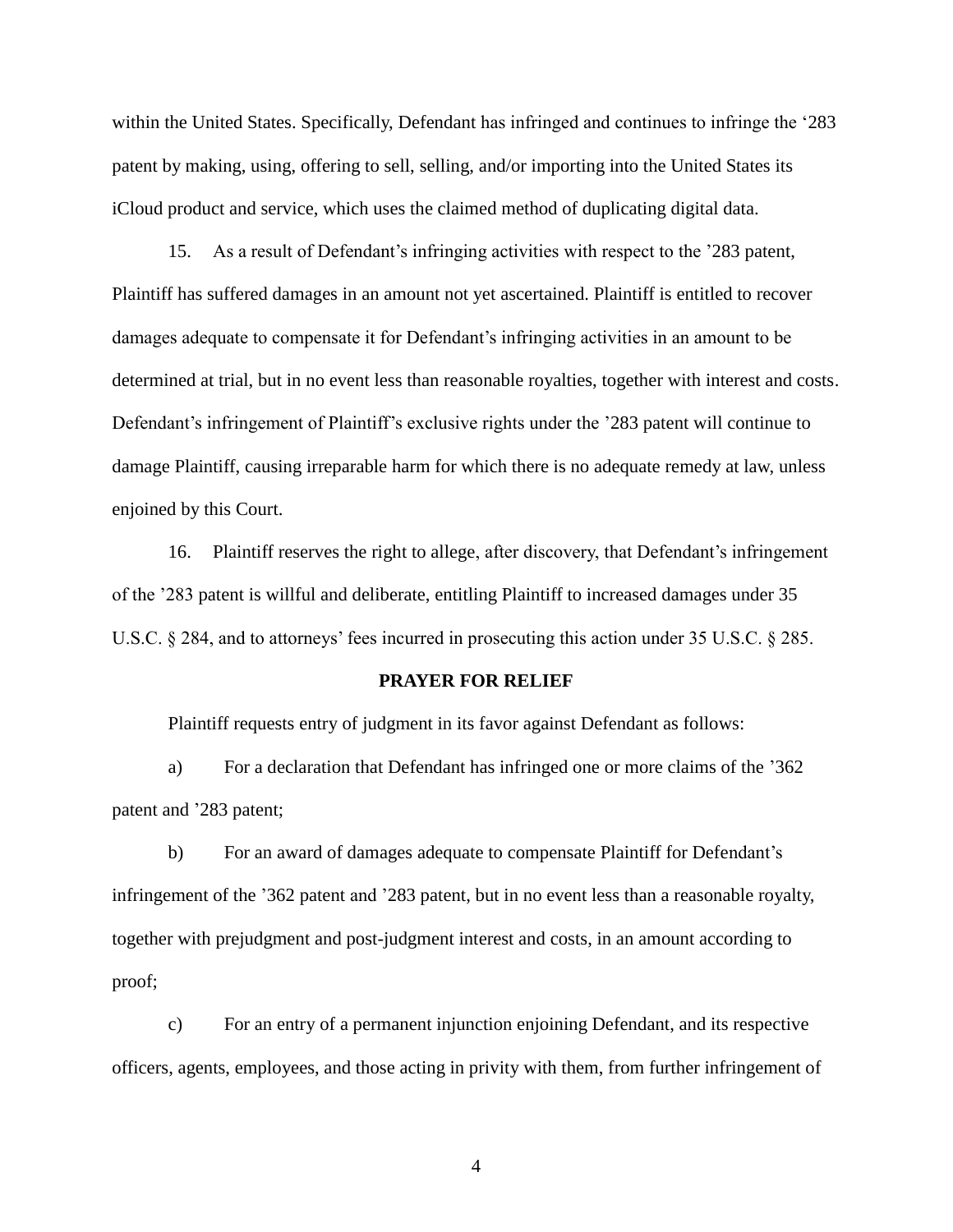the "362 patent and "283 patent, or in the alternative, awarding a royalty for post-judgment infringement; and

d) For an award to Plaintiff of such other costs and further relief as the Court may deem just and proper.

# **DEMAND FOR JURY TRIAL**

Pursuant to Rule 38(b) of the Federal Rules of Civil Procedure, Plaintiff respectfully

requests a trial by jury.

Dated: November 16, 2012 Respectfully submitted,

*/s/ Charles Ainsworth* Charles Ainsworth State Bar No. 00783521 PARKER BUNT & AINSWORTH , P.C. 100 E. Ferguson, Suite 1114 Tyler, Texas 75702 Telephone: (903) 531-3535 Facsimile: (903) 533-9687 [charley@pbatyler.com](mailto:charley@pbatyler.com)

Adam J. Gutride, Esq. Seth A. Safier, Esq. – pending admission Todd Kennedy, Esq. – pending admission Anthony J. Patek, Esq. GUTRIDE SAFIER, LLP 835 Douglass Street San Francisco, California 94114 Telephone: (415) 789-6390 Facsimile: (415) 449-6469 [adam@gutridesafier.com](mailto:adam@gutridesafier.com) [seth@gutridesafier.com](mailto:seth@gutridesafier.com) [todd@gutridesafier.com](mailto:todd@gutridesafier.com) [anthony@gutridesafier.com](mailto:anthony@gutridesafier.com)